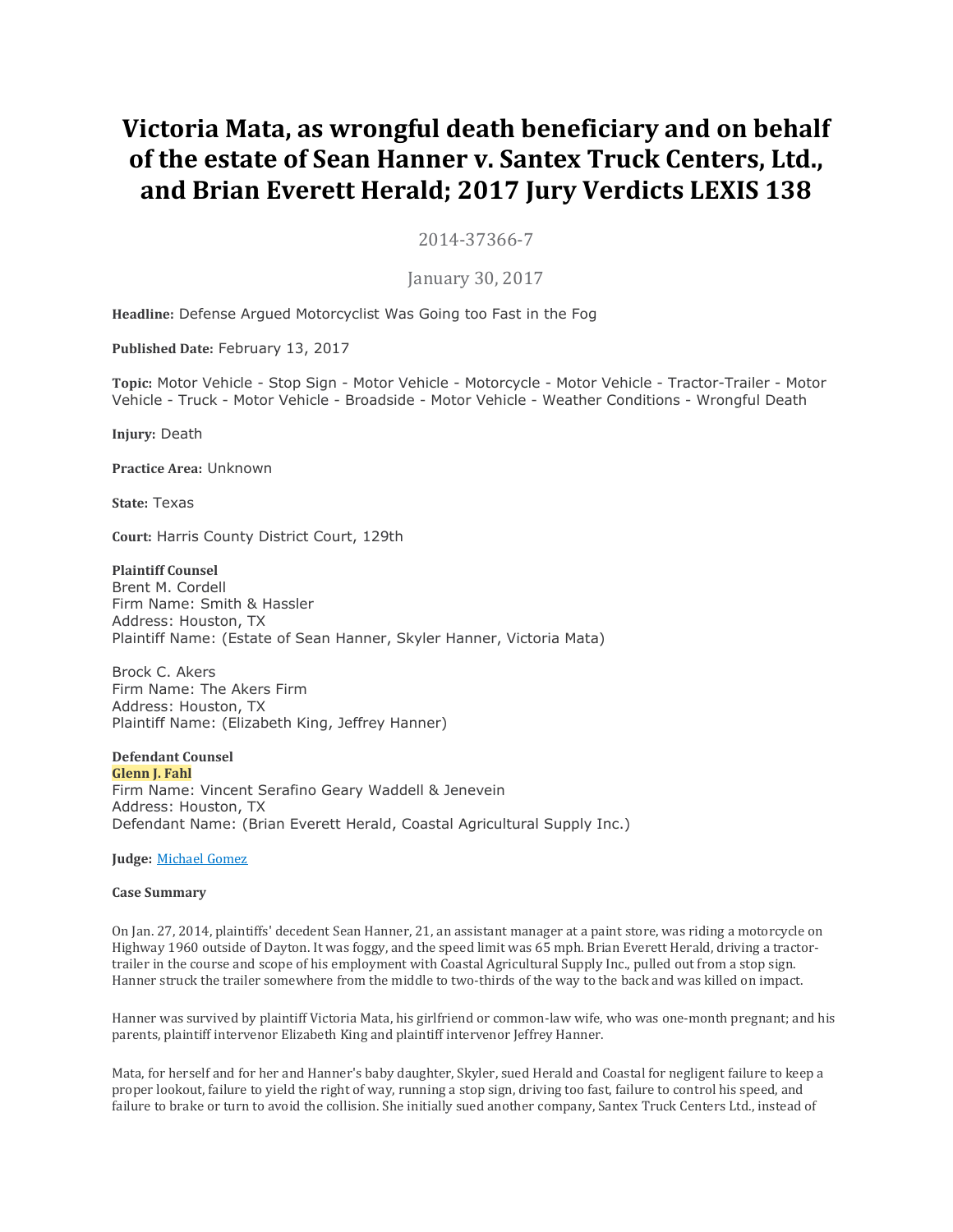Coastal, but corrected the error after initial discovery. Hanner's parents intervened in the suit. The four plaintiffs also alleged gross negligence.

Plaintiffs' counsel argued that Herald said in his deposition that he could see for only 100 feet. Under state Department of Transportation regulations, he therefore should have parked and not moved, plaintiffs' counsel argued. Also, witnesses said that, while driving, they felt that the fog severely limited their ability to see.

According to counsel for Hanner's parents, the defense expert, an accident reconstructionist, testified that Herald's negligence was a proximate cause of the accident.

The defense contended that Hanner alone was negligent, for speeding, going too fast for the foggy conditions and failing to keep a proper lookout. Hanner did not brake or lay down the motorcycle before the impact, the defense noted.

The driver who was behind Hanner testified that she was trying to keep up with him because she was worried that if he fell and she couldn't see him because of the fog, she might run over him. She testified that she was uncomfortable with the speed she needed to keep up with him, and that she was going 50 mph or 55 mph when he pulled away from her and the accident happened.

The defense further argued that witness testimony confirmed that visibility was as great as 420 feet within minutes after the accident. Therefore, it was reasonable for Herald to attempt what would have been a 7.5-second maneuver, the defense argued.

The defense also noted that there were at least two other drivers on the road, who, unlike Hanner, were able to stop in time to avoid hitting the truck.

## **Injury Text:**

Hanner was killed on impact. The family claimed past and future pecuniary loss, loss of companionship and society and mental anguish. Mata and Skyler also claimed loss of inheritance. The plaintiffs sought a total of \$7 million.

The defense argued that Hanner and Mata were no longer together in early December 2013 and that, therefore, they were not married at the time of his death.

## **Trial Length**

5.0 days

## **Jury Deliberation**

1.25 hours

## **Jury Poll**

12-0

**Plaintiff Expert(s)** [Stanley](https://advance.lexis.com/document/vsadocumentlever/?pdmfid=1000117&crid=1d290c00-e4ec-4790-a8e6-afa0eb5fb704&pddocfullpath=%2Fshared%2Fdocument%2Fjury-verdicts-settlements%2Furn%3AcontentItem%3A5MW0-NYP0-01C2-61MV-00000-00&pdcomponentid=30345&ecomp=zdLk&earg=sr3&prid=1db4fee8-7ca8-4085-a8c8-8a08975d141c) Parker Address: Houston, TX Specialty: Accident Reconstruction Affiliation: Brent Cordell, Brock Akers

**Defendant Expert(s)** [James](https://advance.lexis.com/document/vsadocumentlever/?pdmfid=1000117&crid=1d290c00-e4ec-4790-a8e6-afa0eb5fb704&pddocfullpath=%2Fshared%2Fdocument%2Fjury-verdicts-settlements%2Furn%3AcontentItem%3A5MW0-NYP0-01C2-61MV-00000-00&pdcomponentid=30345&ecomp=zdLk&earg=sr3&prid=1db4fee8-7ca8-4085-a8c8-8a08975d141c) R. Lock